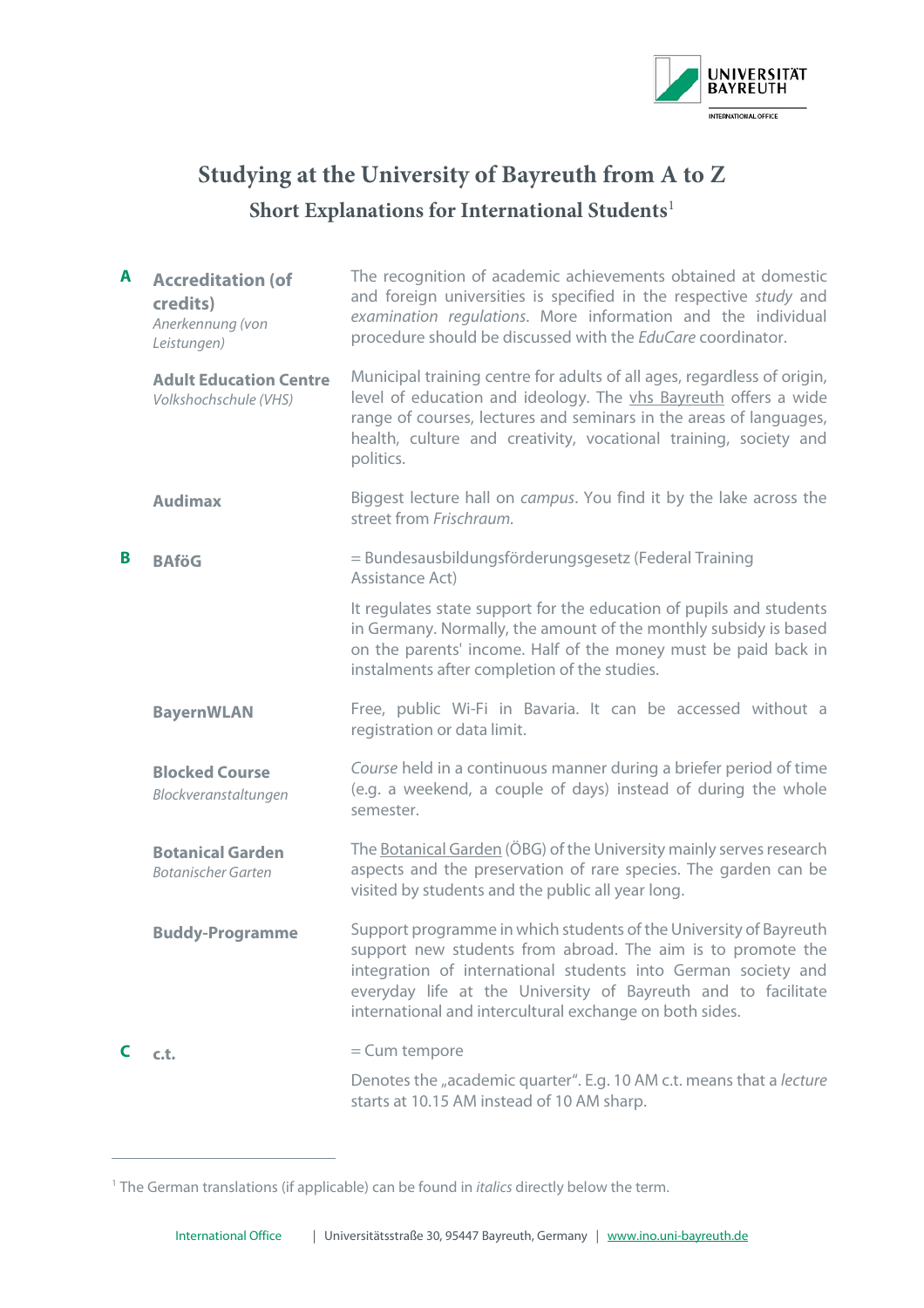

<span id="page-1-3"></span><span id="page-1-2"></span><span id="page-1-1"></span><span id="page-1-0"></span>

| <b>Cafeteria</b>                                         | Offers breakfast, snacks such as sandwiches or cake, as well as coffee<br>and drinks from 7:45 AM to 6 PM. They also offer lunch and pizza<br>from 11 AM. Located at the main entrance of the Mensa.                                                                                                                                                                                                              |
|----------------------------------------------------------|-------------------------------------------------------------------------------------------------------------------------------------------------------------------------------------------------------------------------------------------------------------------------------------------------------------------------------------------------------------------------------------------------------------------|
| <b>Calendar Week</b><br>Kalenderwoche                    | Denotes the number of the week in each year.                                                                                                                                                                                                                                                                                                                                                                      |
| <b>Campus</b>                                            | Majority of university life takes place on campus. In addition, many<br>events such as festivals take place there, especially in the summer<br>months.                                                                                                                                                                                                                                                            |
| <b>CampusOnline</b>                                      | Platform for choosing courses, registering and deregistering for<br>exams as well as for downloading documents.                                                                                                                                                                                                                                                                                                   |
| <b>Chancellor</b><br>Kanzler/in                          | The term provost is used at the university for the position of head of<br>administration. The responsibilities include budgetary, legal and<br>administrative matters. The office of the provost and that of the<br>president complement each other.                                                                                                                                                              |
| <b>City Library</b><br>Stadtbibliothek                   | The Public Library Bayreuth offers a wide range of diverse media for<br>lending.                                                                                                                                                                                                                                                                                                                                  |
| cmLife                                                   | Platform similar to CampusOnline where students can search and<br>select courses, register and deregister for exams as well as<br>downloading documents. This platform is more intuitive and we<br>recommend using cmlife as your student life planner.                                                                                                                                                           |
| Colloquium<br>Kolloquium                                 | In most cases, the colloquium is also called the defence of the thesis.<br>Essentially, students have a scientific discussion with their<br>supervisor. A distinction is made between two types of colloquium:<br>either a colloquium is taken before the thesis is started or the<br>colloquium takes place after the thesis has been submitted and thus<br>serves as an oral examination (also called defence). |
| <b>Compulsory</b><br>attendance<br>Anwesenheitspflicht   | For some events (language courses, laboratory courses, seminars),<br>students are obliged to be present for a certain number of sessions<br>in order to be able to complete a module successfully.                                                                                                                                                                                                                |
| <b>Compulsory elective</b><br>module<br>Wahlpflichtmodul | A compulsory elective module is a compulsory module, but you can<br>choose between several lectures/seminars.                                                                                                                                                                                                                                                                                                     |
| <b>Computer Lab</b><br>(CIP-Pool)                        | You can find computer rooms in almost all buildings of the<br>university. They are called CIP-Pools. On each computer you may<br>find software you need for courses. You can register with your<br>student identification number and your personal password. You may<br>find a list of all the CIP-pools here.                                                                                                    |
| Course<br>Lehrveranstaltung                              | Term for the different kinds of courses. The most common ones are<br>lectures, exercise courses, tutorials and seminars.                                                                                                                                                                                                                                                                                          |
| <b>Credit Points (CP)</b>                                | see ECTS                                                                                                                                                                                                                                                                                                                                                                                                          |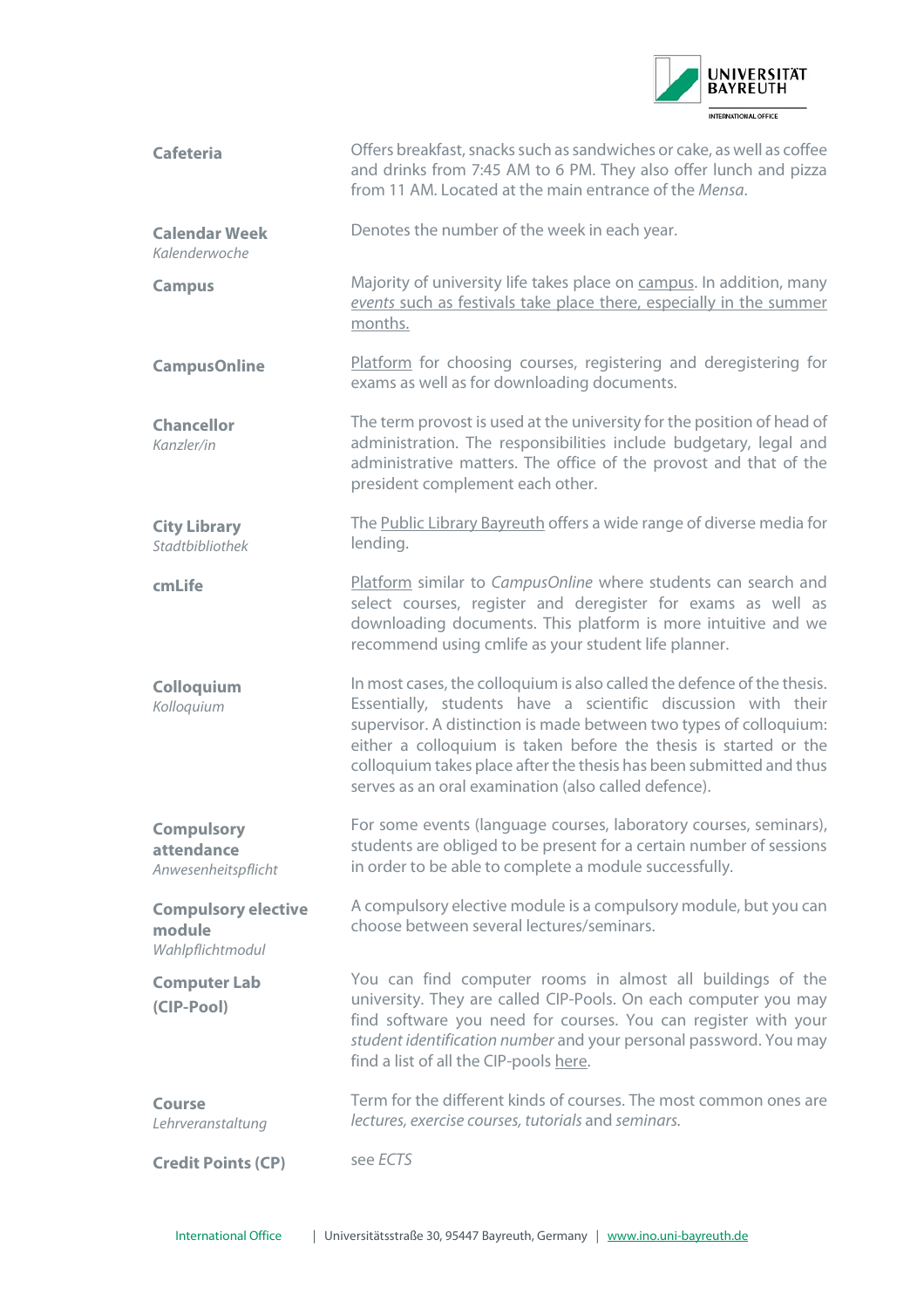

<span id="page-2-5"></span><span id="page-2-4"></span><span id="page-2-3"></span><span id="page-2-2"></span><span id="page-2-1"></span><span id="page-2-0"></span>

| D | <b>DAAD</b>                     | = Deutscher Akademischer Austauschdienst' (German Academic<br>Exchange Service)                                                                                                                                                                                                                                                                                                                                                                                        |
|---|---------------------------------|------------------------------------------------------------------------------------------------------------------------------------------------------------------------------------------------------------------------------------------------------------------------------------------------------------------------------------------------------------------------------------------------------------------------------------------------------------------------|
|   |                                 | An organisation that promotes the international exchange of<br>students and researchers in Germany.                                                                                                                                                                                                                                                                                                                                                                    |
|   | <b>Dean</b><br>Dekan/in         | A dean is elected by the departmental council or faculty council to<br>lead a department or faculty for a specific period of time.                                                                                                                                                                                                                                                                                                                                     |
|   | <b>Double Degree</b>            | The coordinated subject allocation and mutual crediting of two<br>universities in double degree programmes offers students the<br>opportunity to study at a foreign partner university and additionally<br>acquire a second degree without having to complete a separate<br>degree programme. Students receive either a joint certificate<br>signed by both universities or two individual certificates that clearly<br>indicate the joint structure of the programme. |
| E | <b>E-Learning</b>               | Platform where you can find course material as well as general<br>information on courses. The registration takes place with the<br>student identification number and the personal password.                                                                                                                                                                                                                                                                            |
|   | <b>ECTS</b>                     | = European Credit Transfer and Accumulation System                                                                                                                                                                                                                                                                                                                                                                                                                     |
|   |                                 | Makes academic performance comparable, transferable and valid<br>everywhere. You receive ECTS-points for achievements in courses<br>and exams.                                                                                                                                                                                                                                                                                                                         |
|   | <b>EduCare</b>                  | Consultation offer for students from all faculties. EduCare-<br>Coordinators are the people to contact in case of questions,<br>problems and conflicts regarding your study situation. You may find<br>the person in charge of your faculty here.                                                                                                                                                                                                                      |
|   | <b>Eduroam</b>                  | Offers free WiFi to students and university staff at all university sites.<br>You may find a tutorial for the registration here.                                                                                                                                                                                                                                                                                                                                       |
|   | <b>ESN</b>                      | = Erasmus Student Network                                                                                                                                                                                                                                                                                                                                                                                                                                              |
|   |                                 | ESN is a large interdisciplinary student organisation in Europe. Its<br>aim is to promote the integration of international students, to bring<br>them closer to life and local culture, and to make their stay an<br>unforgettable experience.                                                                                                                                                                                                                         |
|   | <b>Events</b>                   | A variety of events is taking place on <i>campus</i> – cinema on campus<br>and different sports activities are just two of them. An overview of<br>all events can be found in the calendar of the university.                                                                                                                                                                                                                                                          |
|   | <b>Exercise Course</b><br>Übung | Similar to the Tutorial. Contents from the lectures is repeated and<br>applied.                                                                                                                                                                                                                                                                                                                                                                                        |
|   | <b>Exam</b><br>Klausur          | A written module exam at the end of the semester, which is written<br>with other participants of the course in a fixed period of time.                                                                                                                                                                                                                                                                                                                                 |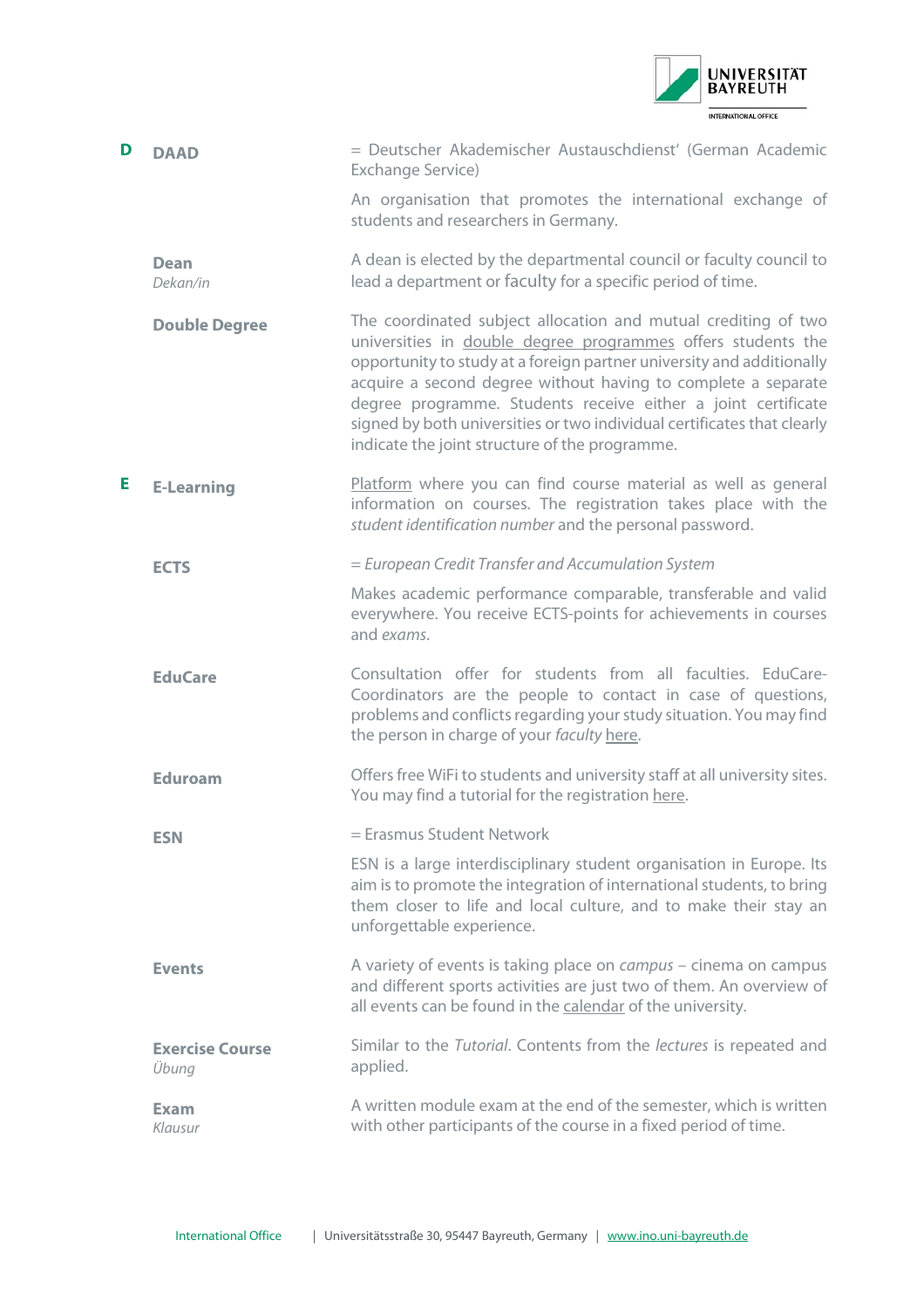

**Exam Review** *Klausureinsicht*

**Examination Phase**

*Prüfungsphase*

<span id="page-3-0"></span>**Examination Regulations** *Prüfungsordnung*

**Exmatriculation** *Exmatrikulation*

<span id="page-3-2"></span>**F Faculty** *Fakultät*

After the *[exam](#page-2-4)* has been graded, students have the opportunity to view their graded exams.

**Examination Board** *Prüfungsausschuss* Consisting of a number of professors, it is responsible for the recognition of examination results, interpretation of the *[examination regulations](#page-3-0)* and can decide on deviations from the examination regulations in justified individual cases.

**Examination Office** *Prüfungsamt* Responsible for the management of exam performances and exam registrations. The office also issues certificates for Degree Students.

> An *[exam](#page-2-4)* takes place in most courses at the end of the semester. As these exams typically take place in the three to four weeks after the *[lecture period](#page-4-1)* this time period is called examination phase.

> The [examination regulations](https://www.uni-bayreuth.de/de/universitaet/organisation/abt1/pruefungsordnungen/index.html) define the examination requirements and examination procedures of a study programme and are considered the basis for the study regulations, which define the structure of the study programme.

Deregistration from the university.

The University of Bayreuth consists of seven faculties, one of which is located at the Kulmbach campus. The faculties combine related fields of science into one teaching and administrative unit of the university.

**Fellow Student** Fellow students who are studying in the same degree programme.

*Kommiliton/innen*

**Final Thesis** *Abschlussarbeit*

**Group Meeting Room** *Gruppenraum*

**Internship** *Praktikum*

A scholarly thesis that concludes the educational programme. A distinction is made here between Bachelor's and Master's theses.

<span id="page-3-1"></span>**Frischraum** Part of the *[Mensa](#page-5-0)*. Here you can find balanced, high-quality meals and one vegetarian/vegan meal each day. The *Frischraum* is slightly more expensive than the main *[Mensa](#page-5-0)* and is opened also in the evening on weekdays and on Saturdays for lunch.

**G Glashaus** Cultural Centre on campus. During the day you can have a cheap coffee there and in the evening several events such as Salsa-parties or documentary-evenings take place there.

Group working rooms can be found in the second floor of the RW *library*. You can book them at<https://rr.uni-bayreuth.de/rr/>

**I International Office** Centre of the international network of the University. Coordinates incoming and outgoing students and university staff.

> Many students do an internship either as part of their studies (Pflichtpraktikum) or voluntarily. Usually it is possible to take a semester off during an internship.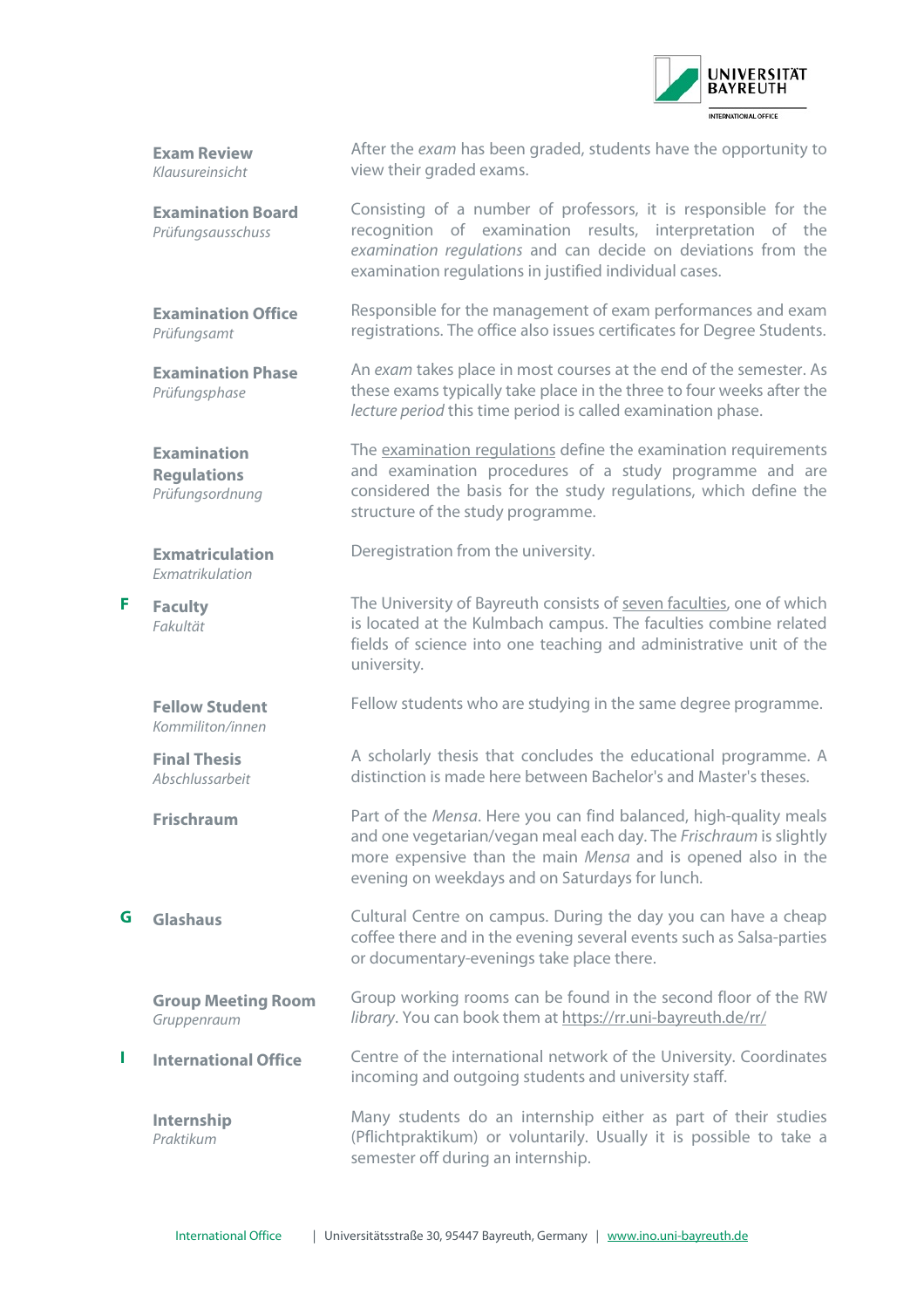

- **IT Consultation Hour** *Laptopsprechstunde* Service offered by the IT-Servicezentrum. Here you may find support regarding setting up a VPN-connection, *[Eduroam](#page-2-5)* and installation of course software. You may find further information at <https://www.its.uni-bayreuth.de/de/hilfe-und-support/index.html>
- **K KarriereService** The **KarriereService** (Career service) is a central interface between studies and the professional world, acting as a contact for students and companies. A bridge between theory and practice is built through a comprehensive range of advisory services and a wide variety of career events.
- **L Language Centre** *Sprachenzentrum* Offers many foreign language courses for students during the semester and the semester break. Registration for the courses takes place in *[Campus Online](#page-1-2)*. You may find additional information at [http://www.sz.uni-bayreuth.de/index.php?id=76.](http://www.sz.uni-bayreuth.de/index.php?id=76) 
	- **Language Tandem Programme** *Sprachtandem-Programm* The Language [Tandem of the Language Centre](http://www.sz.uni-bayreuth.de/index.php?id=248) of the University of Bayreuth offers the opportunity to talk to someone in his or her native language in order to improve one's own knowledge of this language. Since the whole process is reciprocal, both tandem partners benefit from it.
	- **Leave of Absence** *Beurlaubung* It is possible for enrolled students to be exempted (granted leave of absence) from the obligation to study properly for important causes. Further information on reasons for leave of absence and how to apply can be found [here.](https://www.studierendenkanzlei.uni-bayreuth.de/de/studierende/urlaubssemester/)

<span id="page-4-0"></span>**Lecture** *Vorlesung*

*Hörsaal*

*Vorlesungszeit*

Usually held by a professor. It often serves as basis of a course. The theoretical foundations of the course are conveyed here.

**Lecture-Free Period** *Vorlesungsfreie Zeit* Often referred to as the semester break, as no regular *[lectures](#page-4-0)* take place during this time. Typically, this period is in March and April as well as in August, September and October - this always depends on the start and end of lectures.

<span id="page-4-2"></span>**Lecture Hall** Room where *[lectures](#page-4-0)* and larger *[exercise courses](#page-2-2)*take place. You may find an overview on all rooms on campus at [https://www.uni](https://www.uni-bayreuth.de/de/universitaet/kontakt_campusplan/campusplan/gebaeude/index.html)[bayreuth.de/de/universitaet/kontakt\\_campusplan/campusplan/ge](https://www.uni-bayreuth.de/de/universitaet/kontakt_campusplan/campusplan/gebaeude/index.html) [baeude/index.html](https://www.uni-bayreuth.de/de/universitaet/kontakt_campusplan/campusplan/gebaeude/index.html)

<span id="page-4-1"></span>**Lecture Period** Period within the semester in which regular courses are held. The dates for the respective semester can be found in the university [calendar.](https://www.uni-bayreuth.de/de/campusleben/terminkalender/termine_studienjahr/index.html)

**Lecturer** *Dozent/in* Lecturer is a general term for all those who teach at universities. Courses at higher education institutions are taught by research assistants, lecturers, professors, etc.

**Legal Counselling** *Rechtsberatung* At the University of Bayreuth, free legal counselling for students is offered both by the student legal advice servic[e Law & Legal](https://lawandlegal.de/standorte/bayreuth) and the [Studentenwerk Oberfranken.](https://www.studentenwerk-oberfranken.de/en/counselling-and-social-issues/legal-advice.html)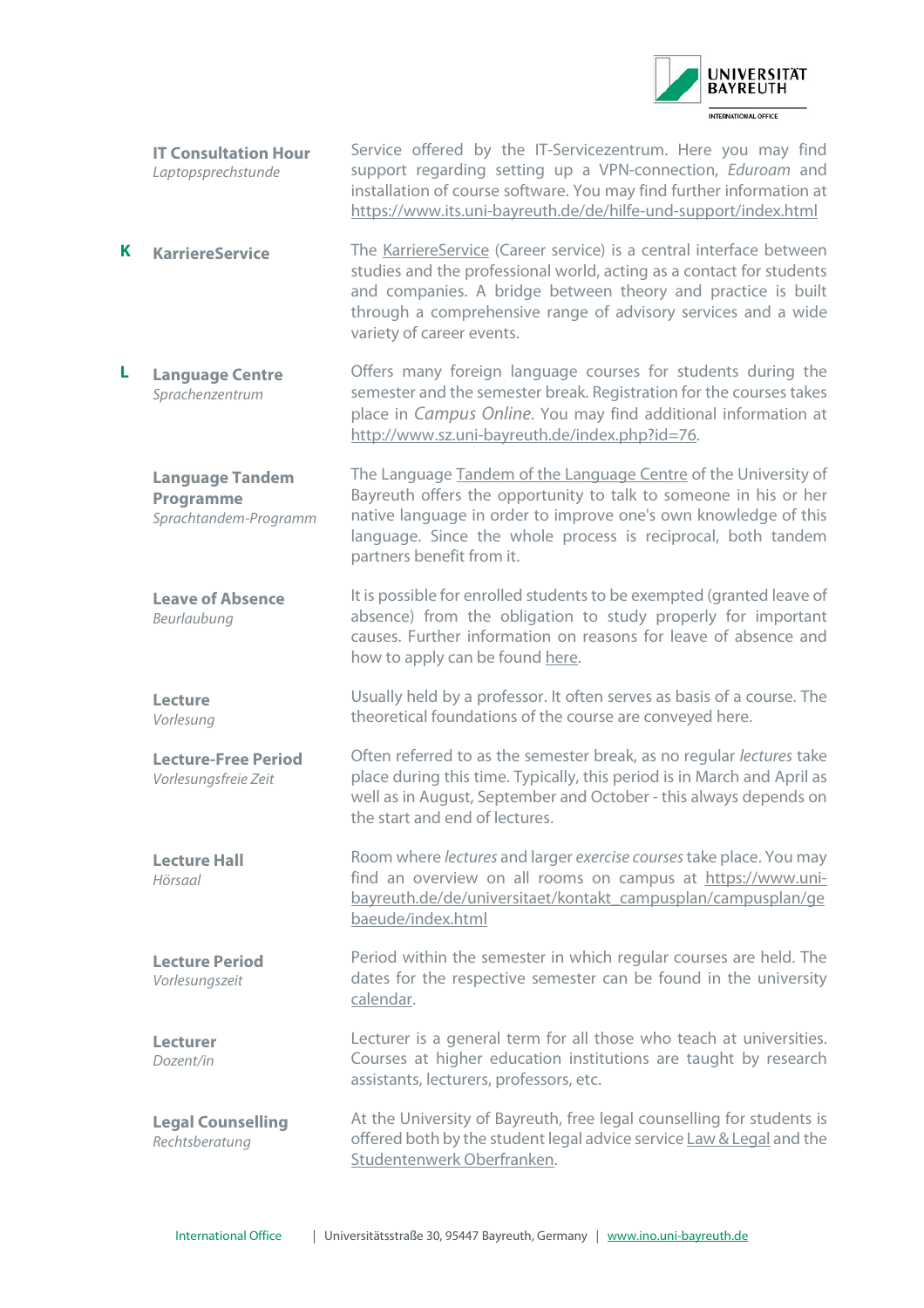

<span id="page-5-2"></span><span id="page-5-1"></span><span id="page-5-0"></span>

|   | <b>Library</b><br><b>Bibliothek</b>                                              | The Bayreuth University Library is a central institution of the<br>University of Bayreuth and the most important academic general<br>library in the region. Its main aim is to provide literature and<br>information for academic research, teaching and study. In addition,<br>there are computer workstations, group study rooms and quiet<br>work areas. Various workshops and courses are also offered<br>throughout the semester.                                                             |
|---|----------------------------------------------------------------------------------|----------------------------------------------------------------------------------------------------------------------------------------------------------------------------------------------------------------------------------------------------------------------------------------------------------------------------------------------------------------------------------------------------------------------------------------------------------------------------------------------------|
| M | <b>Matriculation</b><br>Immatrikulation                                          | Official enrolment at a university.                                                                                                                                                                                                                                                                                                                                                                                                                                                                |
|   | <b>Matriculation</b><br><b>Certificate</b><br>Immatrikulations-<br>bescheinigung | Certificate that can be downloaded from cmlife to prove that you<br>are enrolled as a student at a certain point in time.                                                                                                                                                                                                                                                                                                                                                                          |
|   | <b>Matriculation Number</b><br>Matrikelnummer                                    | Identification number that every student receives upon enrolment.<br>This number is usually required for the transcript of records.                                                                                                                                                                                                                                                                                                                                                                |
|   | <b>Medical Certificate</b><br>Ärztliches Attest                                  | If a student does not appear for an examination for health reasons<br>or breaks off the examination, he/she must prove the illness to the<br>chairperson of the examination board in accordance with the<br>examination regulations. For this purpose, the student needs a<br>medical certificate which allows the chairperson of the examination<br>board to answer the legal question as to whether the student is<br>unable to take the examination on the basis of the doctor's<br>statements. |
|   | Mensa                                                                            | Provides three to five different lunch meals on weekdays from 11AM<br>to 2 PM. You can only pay with your Campus Card.                                                                                                                                                                                                                                                                                                                                                                             |
|   | <b>Module</b><br>Modul                                                           | Teaching unit consisting of several courses on a sub-area of the<br>degree programme. Information on the respective modules can be<br>found in the module handbook.                                                                                                                                                                                                                                                                                                                                |
|   | <b>Module Handbook</b><br>Modulhandbuch                                          | Overview of the various modules that must be taken in a study<br>programme and thus serves as orientation for the organisation of<br>studies. It contains information on the type of the course, objectives<br>and content, grading, in which semester the course is offered and<br>the workload. Each study programme has its own module<br>handbook.                                                                                                                                             |
| Ο | <b>Office of the Dean</b><br>Dekanat                                             | Each faculty is headed by a dean. The dean's office also includes<br>various other administrative areas.                                                                                                                                                                                                                                                                                                                                                                                           |
|   | <b>Orientation Week</b><br>Orientierungswoche                                    | Helps to facilitate the semester start for new students at the<br>University of Bayreuth. It usually takes place one week before the<br>start of the semester.                                                                                                                                                                                                                                                                                                                                     |
| P | <b>PhD Candidate</b><br>Doktorand/in                                             | The term PhD student refers to all students who are in doctoral<br>studies and thus in the dissertation process.                                                                                                                                                                                                                                                                                                                                                                                   |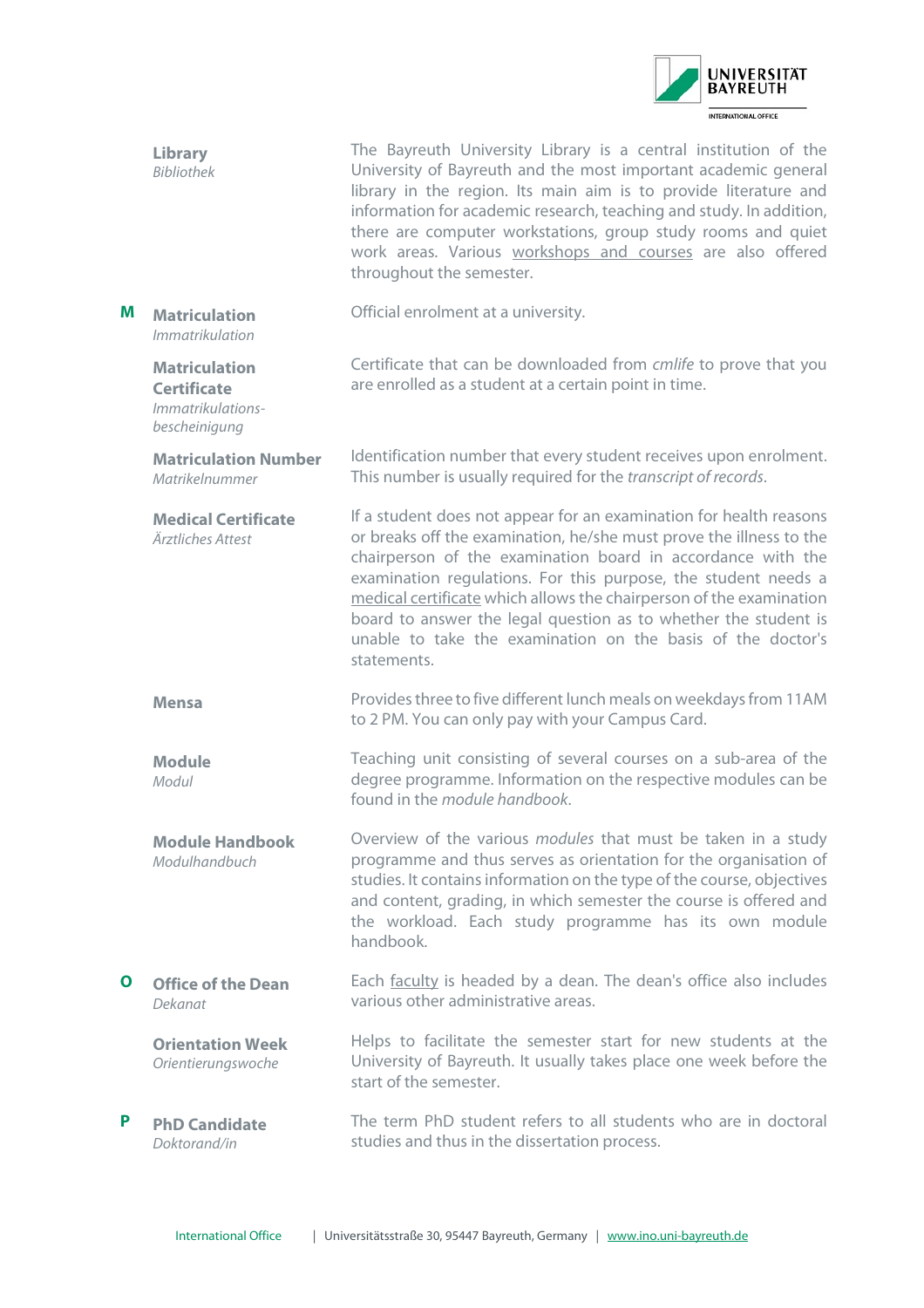

<span id="page-6-0"></span>

|   | <b>Placement test</b><br>Einstufungstest         | When taking a language course with previous knowledge not<br>acquired at the University of Bayreuth, a placement test conducted<br>by the Language Centre must be taken.                                                                                                                                                                                                                                                |
|---|--------------------------------------------------|-------------------------------------------------------------------------------------------------------------------------------------------------------------------------------------------------------------------------------------------------------------------------------------------------------------------------------------------------------------------------------------------------------------------------|
|   | <b>Plagiarism</b><br>Plagiat                     | Adopting someone else's text into your own work without citing the<br>source. If one is caught plagiarising, he must reckon with the fact<br>that his work will be graded as failed and he may be liable to pay<br>compensations due to copyright infringement.                                                                                                                                                         |
|   | <b>Practical</b><br>Praktikum                    | Not to be confused with the internship, this is a course in which<br>theoretical knowledge can be applied in practice.                                                                                                                                                                                                                                                                                                  |
|   | <b>President</b><br>Präsident/in                 | The president is the head of the university and its academic leader.                                                                                                                                                                                                                                                                                                                                                    |
|   | <b>Proof of Performance</b><br>Leistungsnachweis | As a rule, the successful attendance of a course must be proven by<br>a performance record. This can take the form of a written<br>examination, but also a term paper or seminar paper or an<br>internship report.                                                                                                                                                                                                      |
|   | <b>Printer</b><br>Drucker                        | The printers in the university and in the libraries can be used with<br>the Campus Card.                                                                                                                                                                                                                                                                                                                                |
| R | <b>Repeat Exams</b>                              | In many disciplines, examinations on courses from the previous<br>semester are held again at the beginning of the following semester<br>to give students the opportunity to improve or to split up the<br>examination period. It is not necessary to have taken part in the<br>main examination to be able to register for the follow-up<br>examination.                                                                |
|   | <b>Repetitorium</b>                              | Compact knowledge transfer or repetition of study material.                                                                                                                                                                                                                                                                                                                                                             |
|   | <b>Re-Registration</b><br>Rückmeldung            | Everyone who already studies in Bayreuth and wishes to continue<br>ones studies, has to reregister for the following semester until a<br>certain date. I.e. one has to transfer the semester contribution,<br>indicating the correct reference. You can find more detailed<br>information<br>the<br>procedure<br>at<br>on<br>https://www.studierendenkanzlei.uni-<br>bayreuth.de/de/studierende/rueckmeldung/index.html |
|   | <b>Research Group</b><br>Lehrstuhl               | Work and research group of a professor with a specific agenda in<br>research in teaching. In addition to the professor, a secretary as well<br>as academic staff and student assistants.                                                                                                                                                                                                                                |
| S | s.t.                                             | $=$ sine tempore                                                                                                                                                                                                                                                                                                                                                                                                        |
|   |                                                  | E.g. 10 AM s.t. means that a lecture starts at 10 AM sharp.                                                                                                                                                                                                                                                                                                                                                             |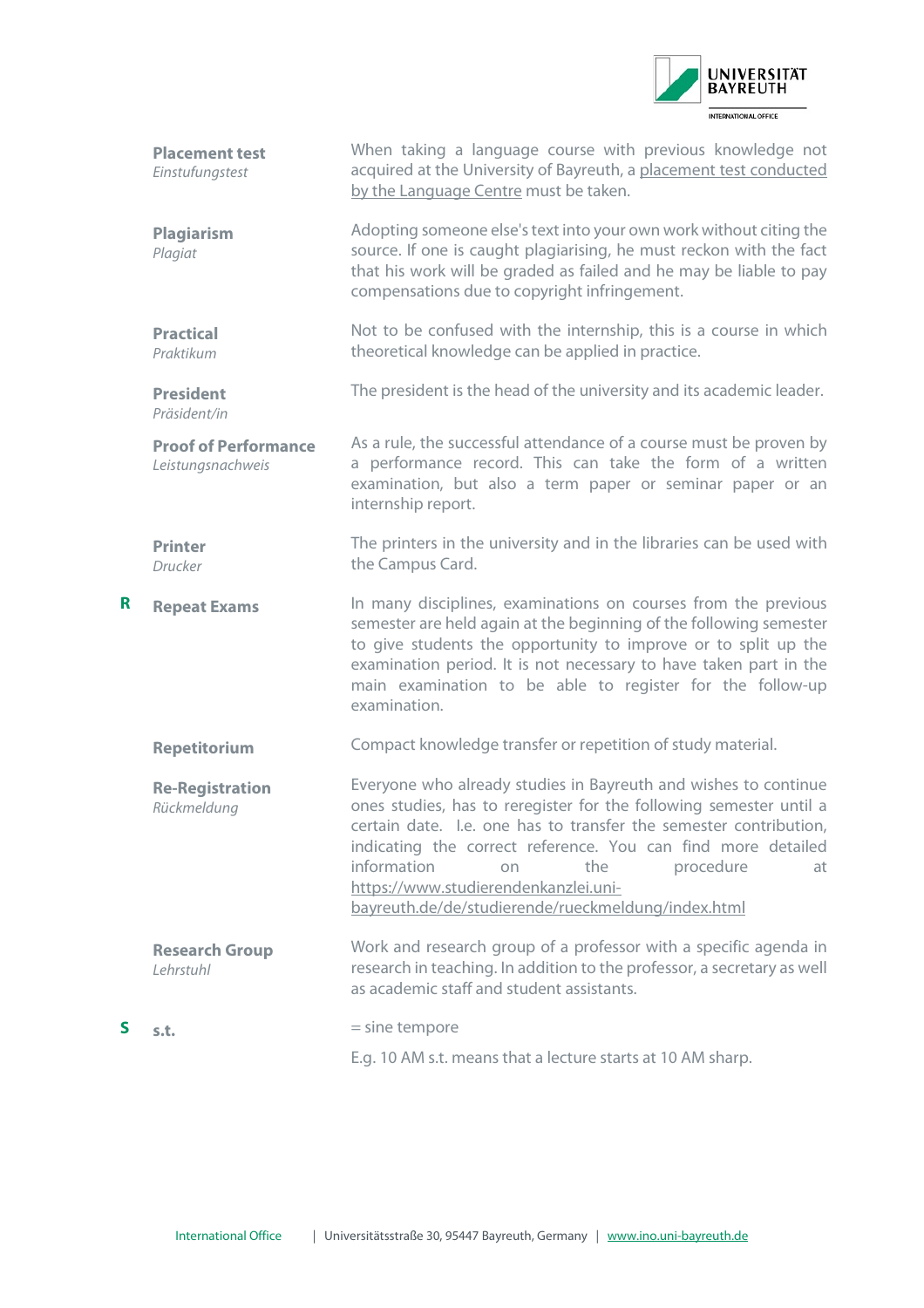

<span id="page-7-1"></span><span id="page-7-0"></span>

| Scholarship<br>Stipendium                                            | Financial support for students which, in contrast to BAföG, does not<br>have to be paid back. These are awarded, for example, by<br>foundations, universities, political parties, corporations and<br>religious organisations. The <b>BMBF</b> scholarship database provides an<br>overview.                                |
|----------------------------------------------------------------------|-----------------------------------------------------------------------------------------------------------------------------------------------------------------------------------------------------------------------------------------------------------------------------------------------------------------------------|
| <b>Scientific Assistant</b><br>Wissenschaftliche/r<br>Mitarbeiter/in | Scientific Assistant is a term for employees of the university who<br>carry out scientific activities. They may, for example, be employed<br>by a chair or work on a research project. In addition to research<br>activities, their duties usually include teaching courses and often<br>also various administrative tasks. |
| <b>Semester</b>                                                      | An academic semester, which lasts six months and includes the<br>lecture period and the lecture-free period.                                                                                                                                                                                                                |
| <b>Semester Contribution</b>                                         | The semester fee must be paid by every student every semester. It<br>consists of the semester ticket and the Studentenwerk fee.                                                                                                                                                                                             |
| <b>Semester on Leave</b><br>Urlaubssemester                          | Leave of absence is applied for and issued for one semester at a time<br>and should generally not exceed two semesters. Periods of<br>maternity leave and parental leave as well as periods of caring for a<br>close relative are not counted towards the maximum duration.                                                 |
| <b>Semester of Study</b><br>Fachsemester                             | Semesters studied in a specific degree programme. For example,<br>semesters on leave are not counted as subject semesters.                                                                                                                                                                                                  |
|                                                                      |                                                                                                                                                                                                                                                                                                                             |
| <b>Semester Periods per</b><br>Week<br>Semesterwochenstunden         | Denotes the number of workhours necessary for a certain course<br>per week. Usually includes lectures, tutorials, preparation and<br>revision.                                                                                                                                                                              |
| <b>Seminar</b>                                                       | Type of lecture where a smaller group of students works on a certain<br>topic under the guidance of a professor or lecturer.                                                                                                                                                                                                |
| <b>Seminar Paper</b><br>Seminararbeit                                | At the end of a seminar, a seminar paper is often required as <i>proof</i><br>of performance.                                                                                                                                                                                                                               |
| <b>Seminar Room</b><br>Seminarraum                                   | Seminars and tutorials usually take place in seminar rooms. These<br>rooms usually have a lower capacity than <i>lecture halls</i> .                                                                                                                                                                                        |
| <b>Standard Period of</b><br><b>Study</b><br>Regelstudienzeit        | Intended period of time in which all examinations of a degree<br>programme are to be completed. At German universities, Bachelor's<br>degree programmes usually last six or eight semesters, Master's<br>degree programmes two to four semesters.                                                                           |
| <b>State Exam</b><br>Staatsexamen                                    | Special degree for special courses of study such as medicine, law,<br>teacher training course.                                                                                                                                                                                                                              |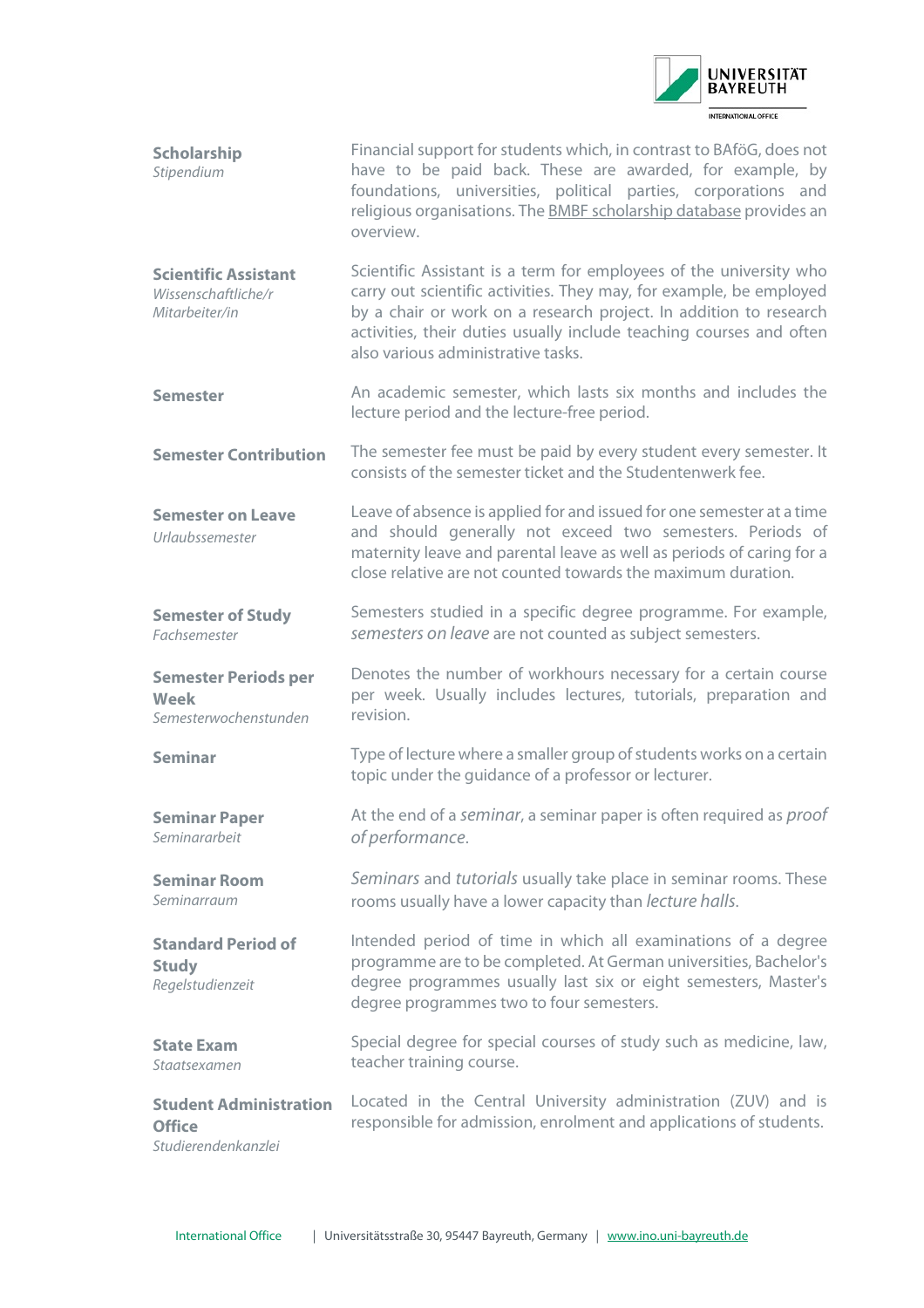

<span id="page-8-3"></span><span id="page-8-2"></span><span id="page-8-1"></span><span id="page-8-0"></span>

|   | <b>Student Assistant</b><br>Studentische Hilfskraft (SHK)         | Student Assistants are employees at the university who often do not<br>yet have a professional degree. Current advertisements for SHK<br>positions can be found on the pages of various chairs and faculties,<br>as well as the organisational units. |
|---|-------------------------------------------------------------------|-------------------------------------------------------------------------------------------------------------------------------------------------------------------------------------------------------------------------------------------------------|
|   | <b>Student Body in the</b><br><b>Faculty</b><br>Fachschaften      | Offers support at questions or problems regarding your studies.<br>Represents the interests of the students of the respective faculty.                                                                                                                |
|   | <b>Student ID Card</b><br><b>Studierendenausweis</b>              | Student ID card/Campus card to prove your status as a student. It<br>also serves as public transportation ticket in Bayreuth and as means<br>of payment in the Cafeteria (Mensa) and for the printers and copiers.                                    |
|   | <b>Student Identification</b><br><b>Number</b><br>Benutzerkennung | Often also referred to as the "bt identifier". Every registered student<br>receives this personal identifier at the beginning of their studies,<br>which is also used as a user name for many of the university's<br>platforms.                       |
|   | <b>Student Parliament</b><br>(StuPa)<br>Studierendenparlament     | Is elected by students and represents the interests of students<br>towards the university administration. You may contact information<br>https://www.studierendenparlament.uni-<br>at<br>bayreuth.de/de/index.html.                                   |
|   | <b>Studentenwerk</b><br><b>Oberfranken (SWO)</b>                  | The SWO supports students in many different ways. Its services<br>range from offering lunch in the Mensa to providing dormitories.                                                                                                                    |
|   | <b>Study regulations</b><br>Studienordnung                        | Regulation on the content and structure of a degree programme<br>based on the examination regulations.                                                                                                                                                |
|   | <b>Summer Semester</b><br>Sommersemester                          | The summer semester lasts from April 1 to September 30 of each<br>year.                                                                                                                                                                               |
|   | <b>Supervisor</b><br>Betreuer/in                                  | Supervisors are academic staff or lecturers at the college/university.<br>Their task is to accompany students during their academic work<br>(seminar paper, thesis) and to be available as a contact person for<br>subject-related questions.         |
| т | <b>Term Paper</b><br>Hausarbeit                                   | The term paper is a form of examination in which students are<br>required to independently write a scientific paper on a given topic.<br>This is mainly the examination for seminars.                                                                 |
|   | <b>Transcript of Records</b><br>(ToR)                             | Official document showing the achievements made during the<br>course of studies. This document can be downloaded in cmLife and<br>is valid without stamp and signature.                                                                               |
|   | <b>Tutor</b>                                                      | Tutors are mostly students in higher semesters who work as<br>research assistants at the university and lead courses in which the<br>content of a <i>lecture</i> is deepened and often applied in practice.                                           |
|   |                                                                   |                                                                                                                                                                                                                                                       |